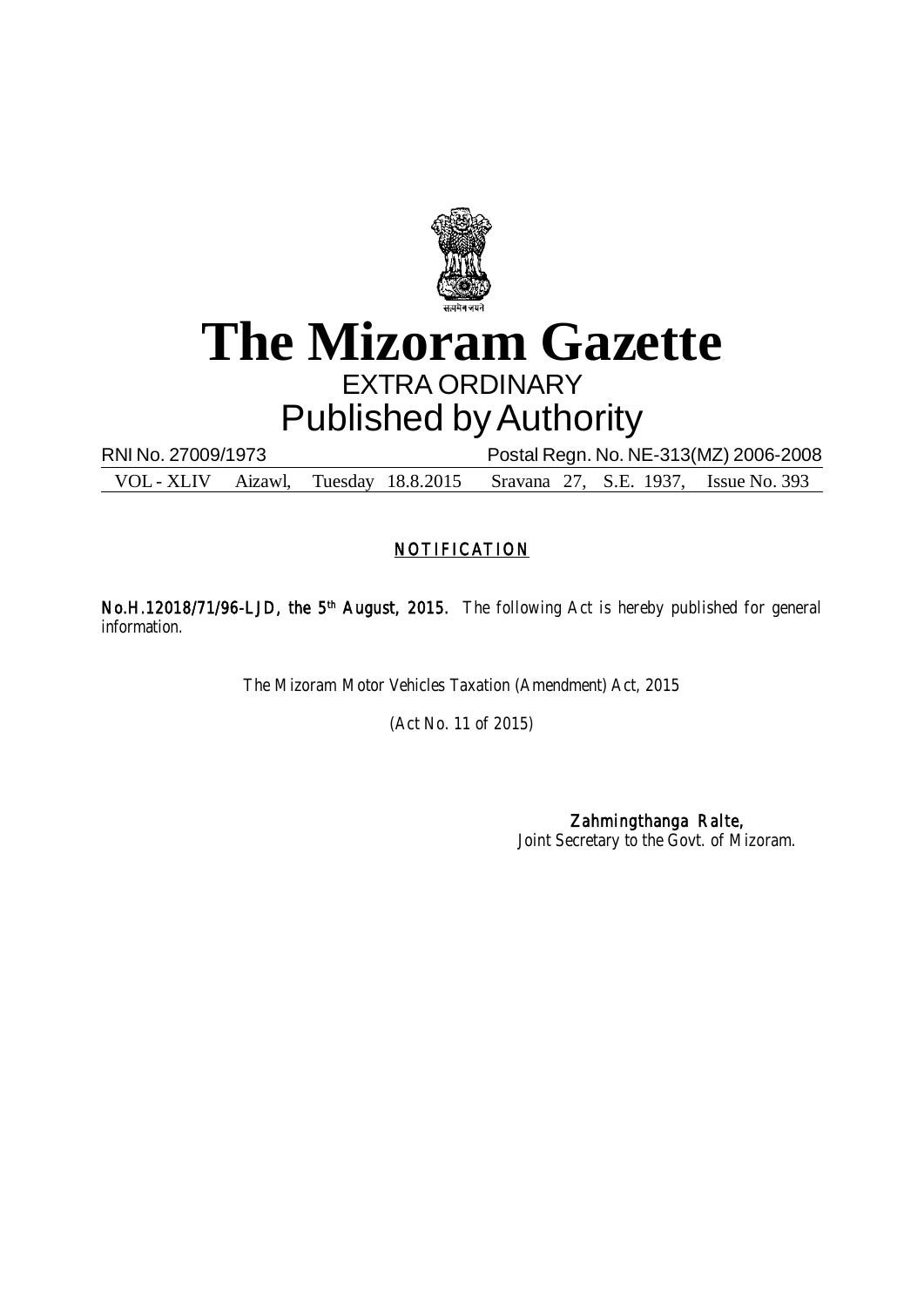#### THE MIZORAM MOTOR VEHICLES TAXATION (AMENDMENT) ACT - 2015 (ACT NO. 11 OF 2015)

#### AN ACT

Further to amend the Mizoram Motor Vehicles (Taxation) Act, 1996 (hereinafter referred to as the Principal Act)

It is enacted by the Legislative Assembly of the State of Mizoram in the Sixty sixth year of the Republic of India as follows:

| Short title and<br>Commencement: | 1. | (1)<br>(2) | This Act may be called the Mizoram Motor Vehicles (Taxation)<br>(Amendment) Act, 2015.<br>It shall come into force on such date as the State Government may,<br>by notification in the Official Gazette, appoint.                                                                                                                                                                                                              |
|----------------------------------|----|------------|--------------------------------------------------------------------------------------------------------------------------------------------------------------------------------------------------------------------------------------------------------------------------------------------------------------------------------------------------------------------------------------------------------------------------------|
| Amendment of<br>Section 3:       | 2. |            | Section 3 of the Principal Act shall be substituted by the following<br>namely:                                                                                                                                                                                                                                                                                                                                                |
|                                  |    |            | "3. Levy of Tax: (1) The Government, may, by notification in the<br>Official Gazette from time to time, direct that a tax shall be levied on<br>every motor vehicles, fitted with Pneumatic tyres, used and kept for<br>use in a public place in the State of Mizoram                                                                                                                                                          |
|                                  |    |            | (2) Tax shall be levied in respect of all motor vehicles described in<br>column (1) of scheduled-I at the rate not exceeding the maximum<br>specified in the corresponding entry in column(2) of the said Schedule.                                                                                                                                                                                                            |
|                                  |    |            | (3) Life time tax shall be levied in respect of all 2-wheelers, 3-wheelers<br>of motor vehicles and LMV/motor cars coming under non-transport<br>category and all motor cabs/Taxis including 3-wheelers taxis and<br>maxi cabs, operated and kept for operating within the State of<br>Mizoram, as described, in Schedule-II at the rate specified in the<br>said Schedule of this Act on their first registration in Mizoram. |
|                                  |    |            | Provided that no tax shall be levied in respect of motor vehicles<br>as specified in sub-section (3) of this Section where the motor vehicle<br>is more than two years old from its original registration, entering<br>from other State into the rolls of this state, by way of transfer of its<br>registration as provided under section 47 (1) of the Motor Vehicles<br>Act, 1988".                                          |
|                                  |    |            | Provided further that in respect of a chasis of motor vehicles<br>passing through this State from a manufacturer to a dealer under<br>temporary certificate of registration for a period not exceeding seven<br>days, the rate of tax shall be one-twentieth of the payable for a<br>quarter specified in column(2) of Schedule-I.                                                                                             |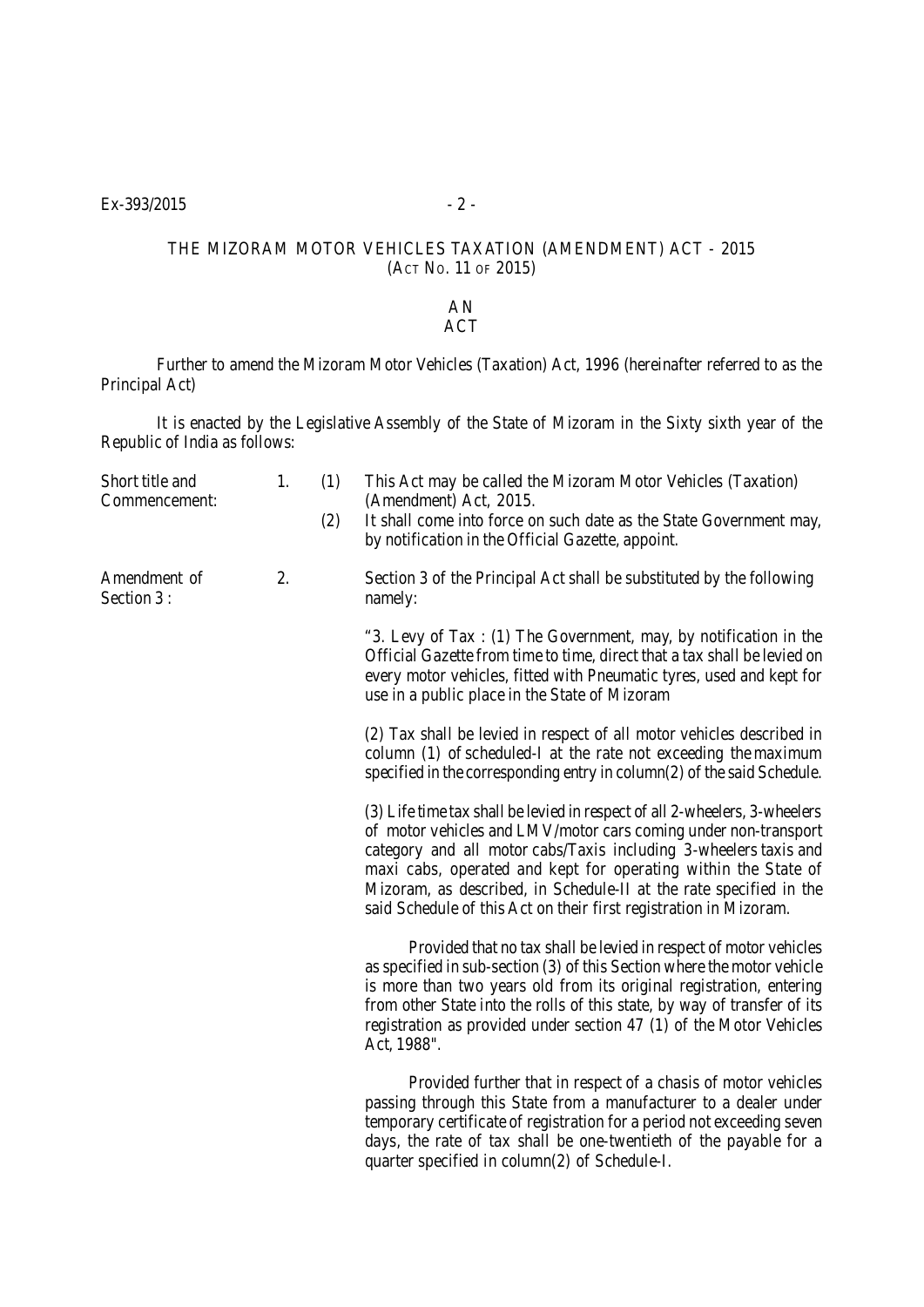Amendment of **Section 4:** 

3.

In Section 4 of the Principal Act,

 $(1)$ . In sub-section  $(1)$ , the words "under sub-section  $(1)$  of Section 3 of the Act" shall be substituted by the words, namely-"under sub-section (2) of section 3 of the Act".

(2). In sub-section (7) shall be substituted as follows, namely:-

"(7) the owner of motor vehicle as specified in sub-section (3) of section 3, being less than 15 years old, which is already registered in Mizoram and tax in aspect of which is being paid annually under the Mizoram Motor Vehicle (Taxation) Act, 1996, shall, from the date of commencement of this act, pay life-time tax at the rate specified in Schedule-II in lieu of the annual tax under that Act on the expiry of the period for which the annual tax under that Act has been paid".

 $(3)$ . sub-section  $(8)$  shall be omitted.

 $\overline{4}$ . In the Principal Act, after section 4, the following new section shall be inserted, namely:-

> "4 A. Refund : Where life-time tax has already been paid under sub-section (3) of section 3 and where the motor vehicle is not more than two years old from the date of original registration and is removed from the State of Mizoram by issue of No Objection Certificate as provided under Section 48 (1) of the Motor Vehicles Act, 1988 or where the registration certificate of the motor vehicle is cancelled permanently, the owner of such motor vehicle shall be entitled to claim refund at the rate specified in Schedule-III on production of a copy of Registration Certificate obtained from the new state to which the vehicles becomes transfer in case of removal and on surrender Registration Certificate in case of cancellation of  $of$ Registration."

In the proviso to section 6 of the Principal Act, the words, 5. "under sub-section (1) of Section 4" shall be substituted by the words, "under sub-section (7) of Section 4".

In the Principal Act, for the existing Schedule I & II, a new Schedule I, II & III shall be substituted, namely:-

**Insertion of new Section 4 A:** 

t,

Amendment of Section 6:

Amendment of Schedule: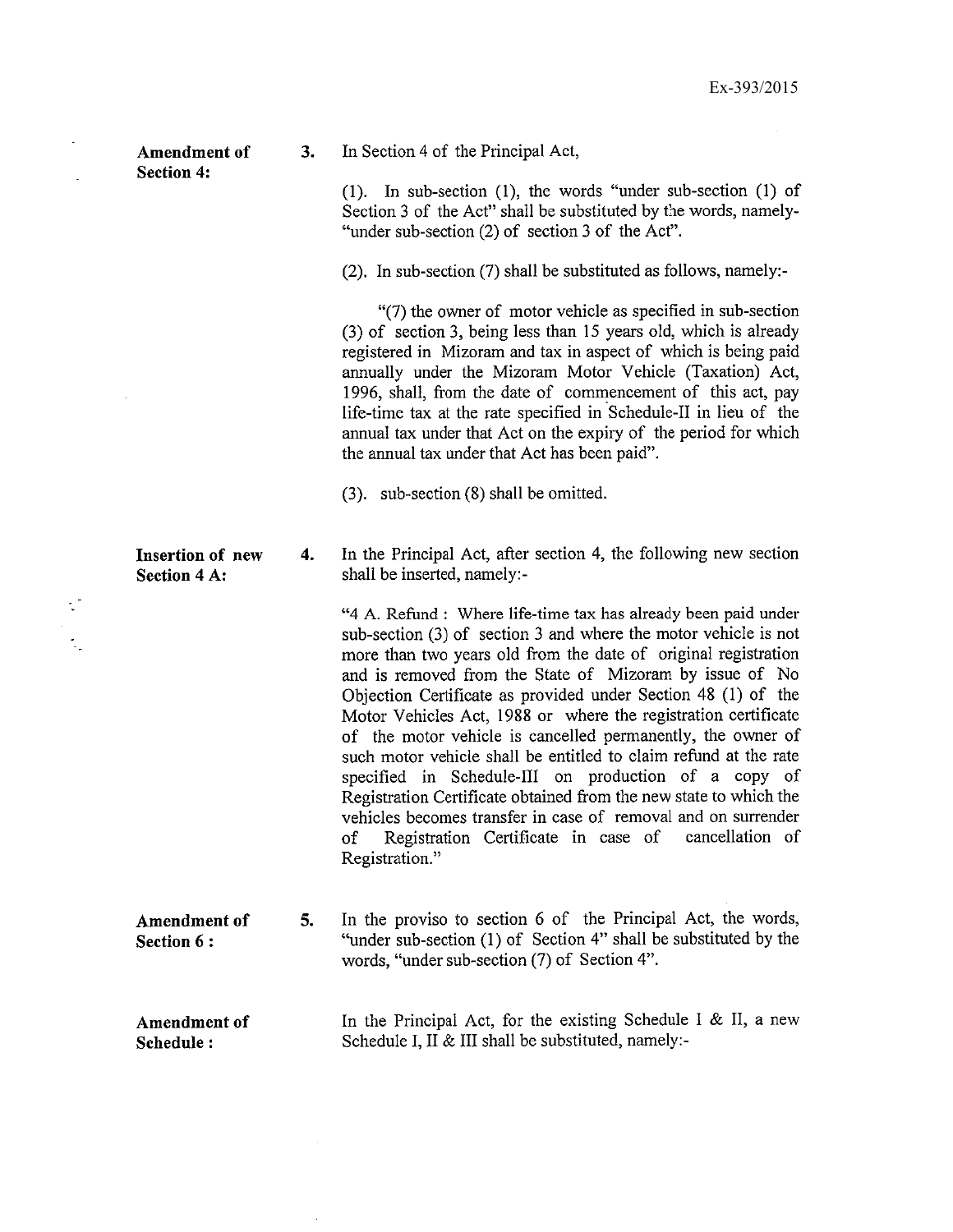## SCHEDULE-I<br>
[See Section 3 (2)]<br>
RATE OF TAX ON VEHICLES

 $\mathcal{L}_{\text{in}}$ 

 $\mathcal{L}^{\mathcal{A}}$  $\sim 100$ 

|               | <b>Description of Motor Vehicles</b>                                                                                                     | Annual Rate of tax for each<br><b>Motor Vehicle</b>                                                                        |
|---------------|------------------------------------------------------------------------------------------------------------------------------------------|----------------------------------------------------------------------------------------------------------------------------|
|               | П.                                                                                                                                       | (2)                                                                                                                        |
| Group         | Motor Vehicles fitted solely with pneumatic<br>tyres                                                                                     | Rupee                                                                                                                      |
| $\mathbf{I}$  | Motor Vehicles (including tricycles) used<br>for transport or haulage of goods or<br>materials the registered laden weight of<br>which:- |                                                                                                                            |
| a)            | Does not exceed one tonne                                                                                                                | Eight hundred only                                                                                                         |
| b)            | Exceeds one tonne but does not exceed two<br>tonnes                                                                                      | One thousand five hundred only                                                                                             |
| $\mathbf{c})$ | Exceeds two tonnes but does not exceed four<br>tonnes                                                                                    | Two thousand five hundred only                                                                                             |
| $\rm d$       | Exceeds four tonnes but does not exceed six<br>tonnes                                                                                    | Three thousand five hundred only                                                                                           |
| e)            | Exceeds six tonnes but does not exceed eight<br>tonnes                                                                                   | Four thousand five hundred only                                                                                            |
| $\mathbf{f}$  | Exceeds eight tonnes but does not exceed nine<br>tonnes                                                                                  | Five thousand only                                                                                                         |
| g)            | Exceeds nine tonnes but does not exceed ten<br>tonnes                                                                                    | Five thousand five hundred only                                                                                            |
| h)            | Exceeds ten tonnes                                                                                                                       | The rates specified in $(g)$ above<br>plus five hundred for every one<br>tonne or part thereof in addition to<br>10 tonnes |
| $\mathbf{I}$  | Motor Vehicles operating within the State                                                                                                |                                                                                                                            |
|               | of<br>Mizoram for hire and used for the<br>transport of passengers when:-                                                                |                                                                                                                            |
| a)            | Deleted                                                                                                                                  | To be levied Life-time tax                                                                                                 |
| b)            | Deleted                                                                                                                                  | $-do-$                                                                                                                     |
| $\mathbf{c})$ | Deleted                                                                                                                                  | $-do-$                                                                                                                     |
| $\mathbf{d}$  | Deleted                                                                                                                                  | $-do-$                                                                                                                     |
| $\epsilon$ )  | Licence to carry in all more than twelve<br>passengers but not more than eighteen<br>passengers (excluding driver and conductor)         | Three thousand five hundred only                                                                                           |
| f)            | Licence to carry in all more than eighteen<br>passengers (excluding driver and conductor)                                                | The rates specified in (e) above<br>plus one hundred twenty for every<br>passenger in addition to eighteen<br>passengers   |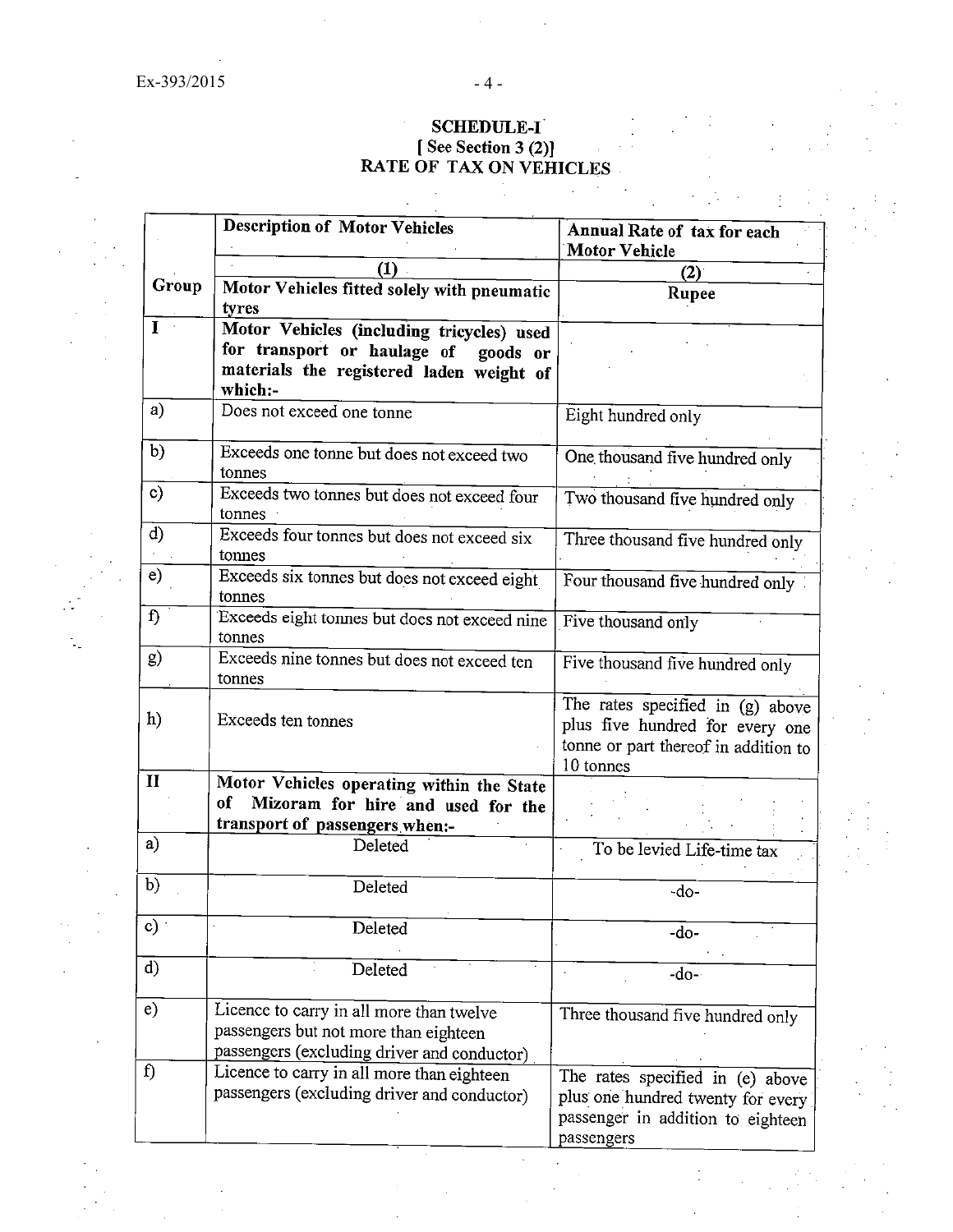$\ddot{\bullet}$ 

| $\mathbf{m}$ | Motor Vehicles operating inter-states for                                                                                                                                                                                                                                                                 |                                                                                                                                     |
|--------------|-----------------------------------------------------------------------------------------------------------------------------------------------------------------------------------------------------------------------------------------------------------------------------------------------------------|-------------------------------------------------------------------------------------------------------------------------------------|
|              | hire and used for<br>the transport of                                                                                                                                                                                                                                                                     |                                                                                                                                     |
| a)           | passengers (Tourist Vehicles) when:-<br>Licensed to carry in all more than two but not<br>more than four passengers (excluding driver<br>and conductor)                                                                                                                                                   | One thousand only                                                                                                                   |
| b)           | Licensed to carry in all more than four<br>passengers but not more than six passengers<br>(excluding driver and conductor)                                                                                                                                                                                | Two thousand only                                                                                                                   |
| $\mathbf{c}$ | Licensed to carry in all more than six<br>passengers but not more<br>than<br>twelve<br>passengers (excluding driver and conductor)                                                                                                                                                                        | Three thousand only                                                                                                                 |
| d)           | Licensed to carry in all more than twelve<br>passengers<br>but not more than eighteen<br>passengers (excluding driver and conductor)                                                                                                                                                                      | Four thousand only                                                                                                                  |
| e)<br>IV     | Licensed<br>to carry more than eighteen<br>passengers (excluding driver and conductor)                                                                                                                                                                                                                    | The rates specified in $\overline{d}$ ) above<br>plus one hundred fifty for every<br>passenger in addition to eighteen<br>passenger |
|              | Special Purpose: Transport Vehicles like:<br>Prime-mover, Tractor, Ambulance, Animal<br>ambulance,<br>Mobile<br>workshop/X-Van,<br>Mobile<br>canteen, Cash<br>van, Camper<br>van/Trailer, Hearse, Fire-fighting vehicles,<br>Other Special Transport Vehicles not<br>specified elsewhere in this Schedule |                                                                                                                                     |
| a)           | Unladen Weight up to 500 kgs                                                                                                                                                                                                                                                                              | Five hundred only                                                                                                                   |
| b)           | Unladen weight exceeding 500 kgs but less<br>than 2000 kgs                                                                                                                                                                                                                                                | Two thousand only                                                                                                                   |
| $\bf c)$     | Unladen weight exceeding 2000 kgs but less<br>than 4000 kgs                                                                                                                                                                                                                                               | Three thousand five hundred only                                                                                                    |
| d)           | Unladen weight exceeding 4000 kgs but less<br>than 8000 kgs                                                                                                                                                                                                                                               | Five thousand only                                                                                                                  |
| e)           | Unladen weight exceeding 8000 kgs                                                                                                                                                                                                                                                                         | Seven thousand five hundred plus<br>four hundred for every additional<br>500 kgs or part thereof above 8000<br>kgs                  |

 $-5-$ 

 $\mathbb{C}^*$  $\mathbb{Q}_2$   $\sqrt{m}$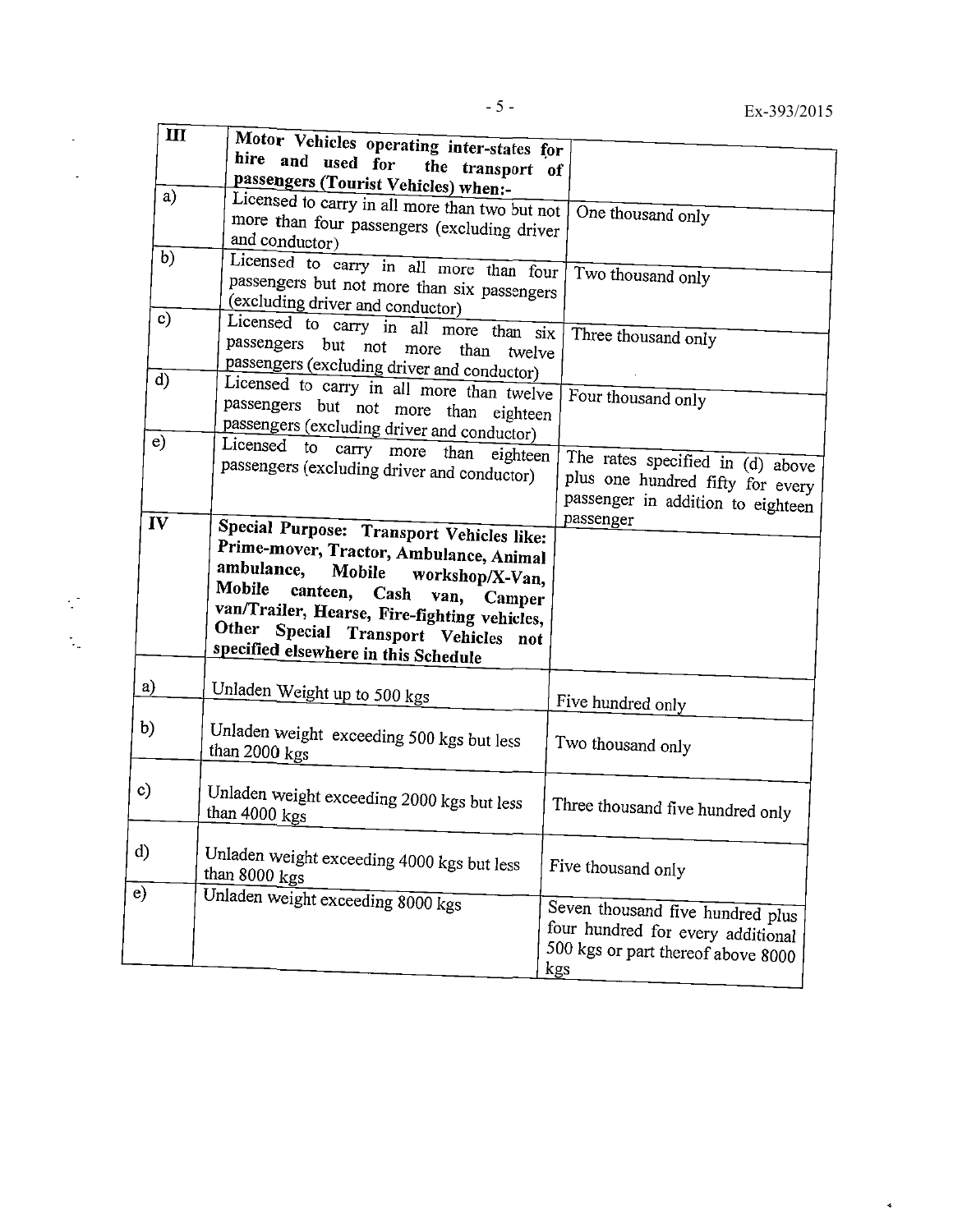÷,

| V             | <b>Articulated Trailers</b>                                                                                                                                                                                                                                                                                                                                                                                                                                                   |                                                                                                                    |
|---------------|-------------------------------------------------------------------------------------------------------------------------------------------------------------------------------------------------------------------------------------------------------------------------------------------------------------------------------------------------------------------------------------------------------------------------------------------------------------------------------|--------------------------------------------------------------------------------------------------------------------|
| a)<br>b)      | Gross Vehicle Weight up to 22600 kgs<br>Gross Vehicle Weight exceeding 22600 kgs                                                                                                                                                                                                                                                                                                                                                                                              | Twelve thousand only<br>Fifteen thousand                                                                           |
| $\circ$ )     | but less than 26400 kgs<br>Gross Vehicle Weight exceeding 26400 kgs<br>but less than 36600 kgs                                                                                                                                                                                                                                                                                                                                                                                | Twenty five thousand only                                                                                          |
| $\mathbf{d}$  | Gross Vehicle Weight exceeding 36600 kgs<br>but less than 50000 kgs                                                                                                                                                                                                                                                                                                                                                                                                           | Thirty thousand only                                                                                               |
| e)            | Gross Vehicle Weight above 50000 kgs                                                                                                                                                                                                                                                                                                                                                                                                                                          | Thirty thousand five hundred for<br>every additional GVW or part<br>thereof above 50000 kgs                        |
| VI            | Special Purpose: Non-Transport Vehicles<br>like: Fork lift, Vehicle/Trailer fitted with<br>equipment like Rig. Generator, Compressor,<br>etc., Crane mounted Vehicles, Tractor, Trailer<br>to carry personal effect, Tower wagons &<br>Tree trimming vehicles, Tow-Trucks,<br>Breakdown van, Recovery vehicles, etc.,<br>Omni bus for private use, Camper van/trailer<br>for private use, Other Special Non-Transport<br>Vehicles not specified elsewhere in this<br>Schedule |                                                                                                                    |
| a)            | Unladen weight up to 500 kgs                                                                                                                                                                                                                                                                                                                                                                                                                                                  | Five hundred only                                                                                                  |
| $\mathbf{b}$  | Unladen weight exceeding 500 kgs but less<br>than 2000 kgs                                                                                                                                                                                                                                                                                                                                                                                                                    | Two thousand only                                                                                                  |
| $\mathbf{c})$ | Unladen weight exceeding 2000 kgs but less<br>than 4000 kgs                                                                                                                                                                                                                                                                                                                                                                                                                   | Three thousand five hundred only                                                                                   |
| d)            | Unladen weight exceeding 4000 kgs but less<br>than 8000 kgs                                                                                                                                                                                                                                                                                                                                                                                                                   | Five thousand only                                                                                                 |
| e)            | Unladen weight exceeding 8000 kgs                                                                                                                                                                                                                                                                                                                                                                                                                                             | Seven thousand five hundred plus<br>four hundred for every additional<br>500 kgs or part thereof above 8000<br>kgs |
| VII           | Special purpose: Non-Transport Vehicles:                                                                                                                                                                                                                                                                                                                                                                                                                                      |                                                                                                                    |
| a)            | Invalid Carriage                                                                                                                                                                                                                                                                                                                                                                                                                                                              | Three hundred only                                                                                                 |
| $b$           | Three-wheeler for personal use                                                                                                                                                                                                                                                                                                                                                                                                                                                | One thousand five hundred only                                                                                     |

 $\frac{1}{2}$ 

 $\hat{\mathcal{L}}$ 

 $\sim 6$  -

 $\hat{\mathcal{A}}$ 

 $\hat{\boldsymbol{\theta}}$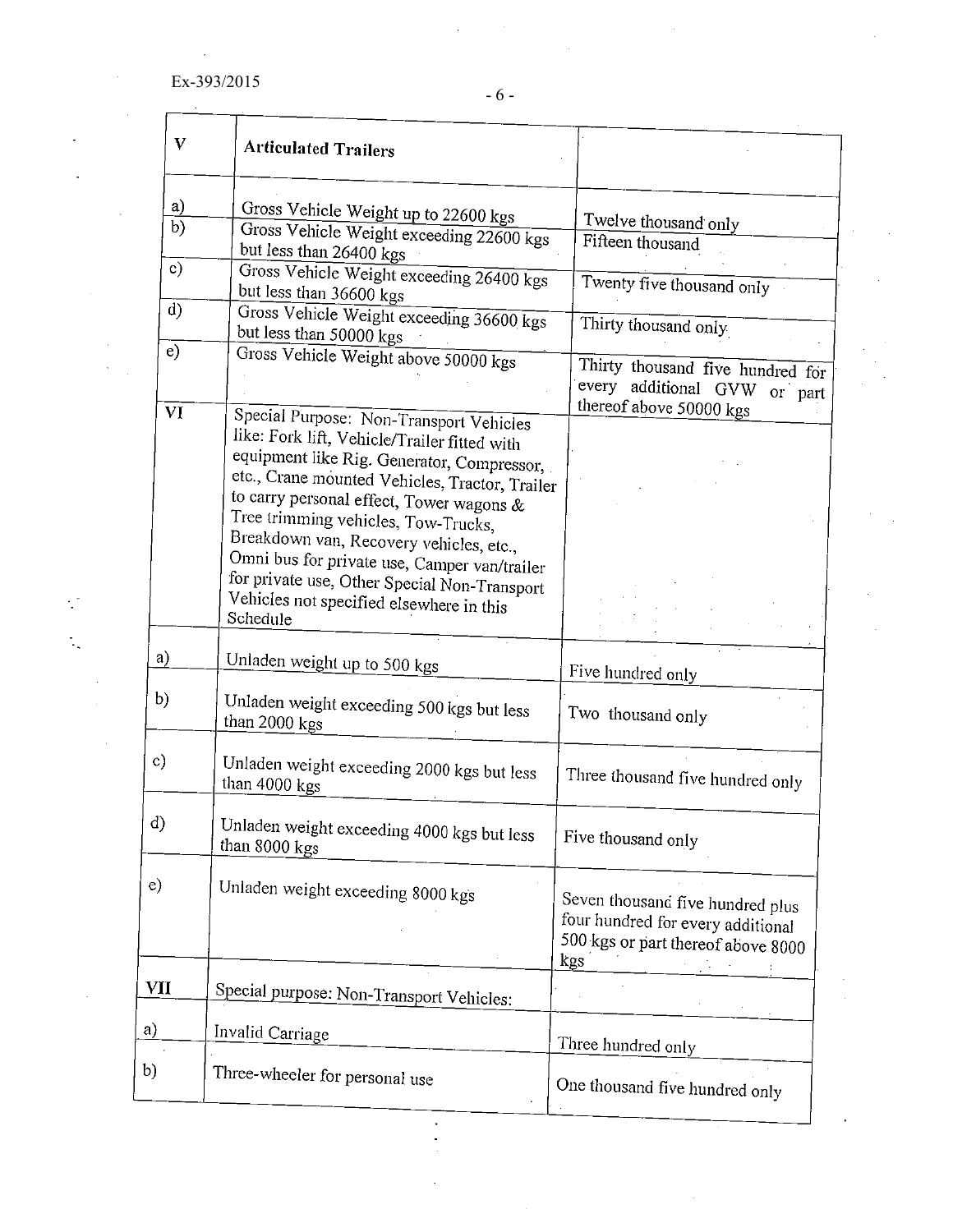$\sim$ 

 $\bar{\Delta}$ 

 $\hat{\mathcal{A}}$ 

# SCHEDULE – II<br>[See Section 3 (3)]<br>RATE OF LIFE-TIME TAX OF VEHICLES

 $-7$  $-$ 

| SI.<br>No.                | Period/Class of vehicle                                                                    | Two wheelers, three<br>wheelers and four<br>wheelers coming<br>under non-transport<br>category; three and<br>four wheelers taxis/<br>motorcabs and maxi<br>cabs operating within<br>the States | Remarks     |
|---------------------------|--------------------------------------------------------------------------------------------|------------------------------------------------------------------------------------------------------------------------------------------------------------------------------------------------|-------------|
| $\mathbf{I}$              | $\overline{2}$                                                                             | $\overline{\mathbf{3}}$                                                                                                                                                                        | 4           |
| A                         | At the time of registration of new vehicles                                                | 6% of the cost of the<br>vehicle before VAT                                                                                                                                                    |             |
| $\bf{B}$                  | If the vehicle is already registered and its<br>age from the month of the registration is: | Percentage of the life-<br>time tax levied under<br>clause A                                                                                                                                   |             |
| $\mathbf{1}$              | Not more than 2 years                                                                      | 93%                                                                                                                                                                                            |             |
| $\overline{2}$            | More than 2 years but not more than 3 years                                                | 86%                                                                                                                                                                                            |             |
| $\overline{3}$            | More than 3 years but not more than 4 years                                                | 79%                                                                                                                                                                                            |             |
| $\overline{4}$            | More than 4 years but not more than<br>5 years                                             | 72%                                                                                                                                                                                            |             |
| 5                         | More than 5 years but not more than<br>6 years                                             | 65%                                                                                                                                                                                            |             |
| 6                         | More than 6 years but not more than<br>7 years                                             | 58%                                                                                                                                                                                            |             |
| $\overline{\overline{I}}$ | More than 7 years but not more than 8 years                                                | 52%                                                                                                                                                                                            |             |
| 8                         | More than 8 years but not more than 9 years                                                | 46%                                                                                                                                                                                            |             |
| 9                         | More than 9 years but not more than 10 years                                               | 10%                                                                                                                                                                                            |             |
| 10                        | More than 10 years but not more than 11 years                                              | 34%                                                                                                                                                                                            |             |
| 11                        | More than 11 years but not more than 12 years                                              | 28%                                                                                                                                                                                            |             |
| 12                        | More than 12 years but not more than 13 years                                              | 22%                                                                                                                                                                                            |             |
| 13                        | More than 13 years but not more than 14 years                                              | 16%                                                                                                                                                                                            |             |
| 14                        | More than 14 years but not more than 15 years                                              | 11%                                                                                                                                                                                            |             |
| 15                        | More than 15 years                                                                         | 6%                                                                                                                                                                                             | For 5 years |

 $\mathbb{R}^3$ 

÷.